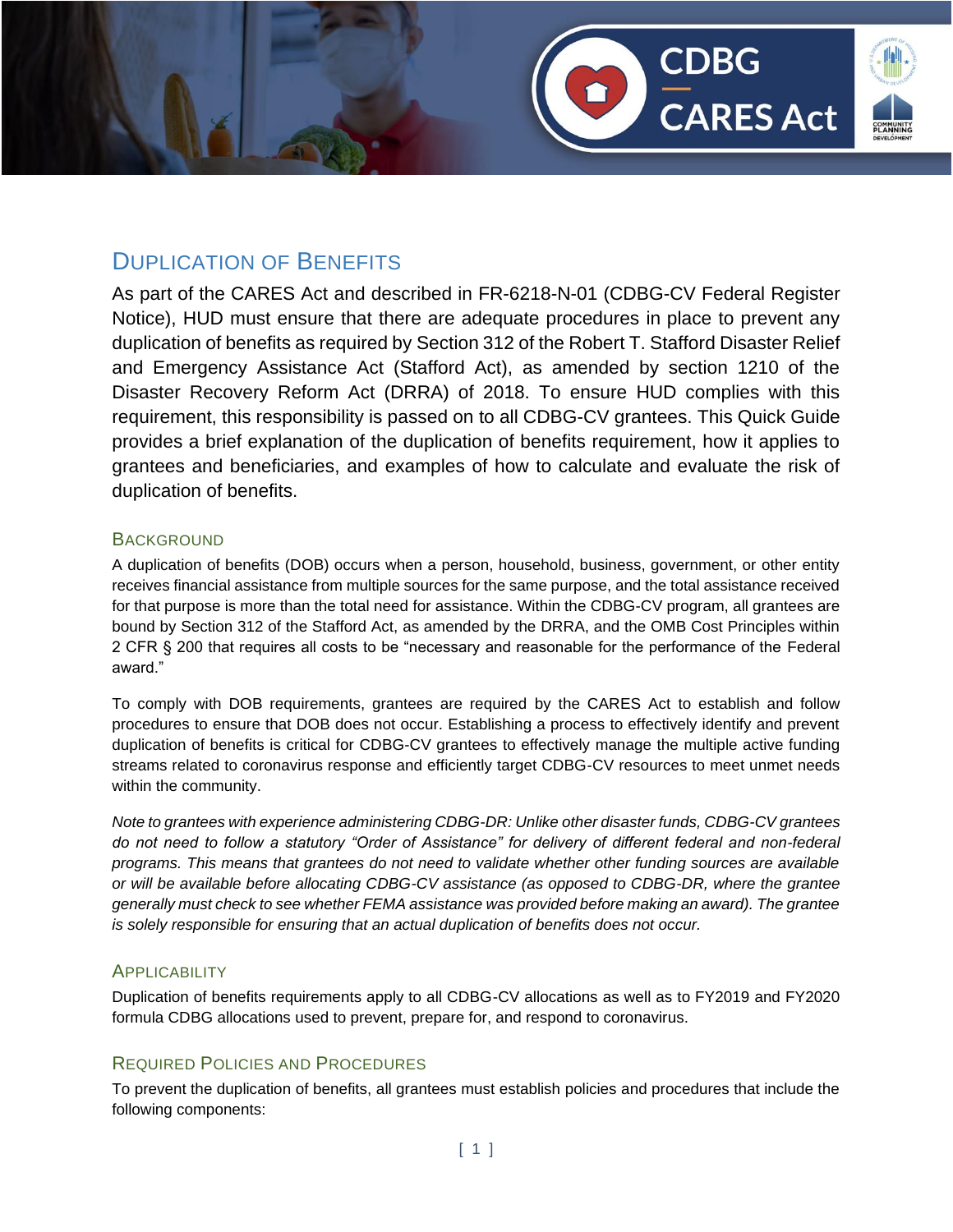

- 1. Requirement that any person or entity receiving CDBG-CV assistance (including subrecipients and direct beneficiaries) must agree to **repay assistance that is determined to be duplicative**. This may be documented through a **subrogation agreement** or similar clause included in the agreement with the person or entity. The grantee should establish a protocol to monitor compliance based on risk of duplication of benefits for each activity.
- 2. Method of assessing whether the use of these funds will duplicate financial assistance that is already received or is likely to be received (such as insurance proceeds) by **acting reasonably to evaluate the need and the resources available to meet that need**. Grantees should evaluate current programs available at the local, county, state, and federal level as well as current and anticipated non-governmental assistance from nonprofits or faith-based groups and establish lines of communication for preventing duplication of benefits. HUD has prepared a [list o](https://files.hudexchange.info/resources/documents/CARES-Act-Programs-CDBG-Awareness-Duplication-Benefits.pdf)f active Federal CARES Act and coronavirus response programs and funding sources to help grantees evaluate potential risk for duplication for each activity and applicant. HUD encourages grantees to target CDBG-CV activities to address unmet needs and gaps to reduce the risk of duplication of benefits.

To ensure that policies and procedures accurately reflect the specific components of each program, grantees should consider designing DOB policies and procedures that are specific to each CDBG-CV program and activity. Policies and procedures should be specific for each program supported with CARES Act funding and should be commensurate with risk of duplication of benefits.

### DETERMINING DUPLICATION OF BENEFITS

To analyze duplication of benefits a grantee should complete the following steps:

- 1. Assess Need: Determine the amount of need (total cost)
- 2. Determine Assistance: Determine the amount of assistance that has or will be provided from all sources to pay for the cost
- 3. Calculate Unmet Need: Determine the amount of assistance already provided compared to the need to determine the maximum CDBG-CV award (unmet need)
- 4. Document analysis: Document calculation and maintain adequate documentation justifying determination of maximum award

### DUPLICATION OF BENEFITS EXAMPLES

#### **Rental Assistance**

A family that has suffered job loss due to the economic impact of the coronavirus seeks rental assistance under a CDBG-CV Emergency Payment program for 3 months of arrears payments and 2 months of current/ future rent.

#### **Step 1: Assess Need**

Monthly Rent =  $$1,000$ 

Potential Total Need: \$1,000 \* 5 months = \$5,000

### **Step 2: Determine Assistance**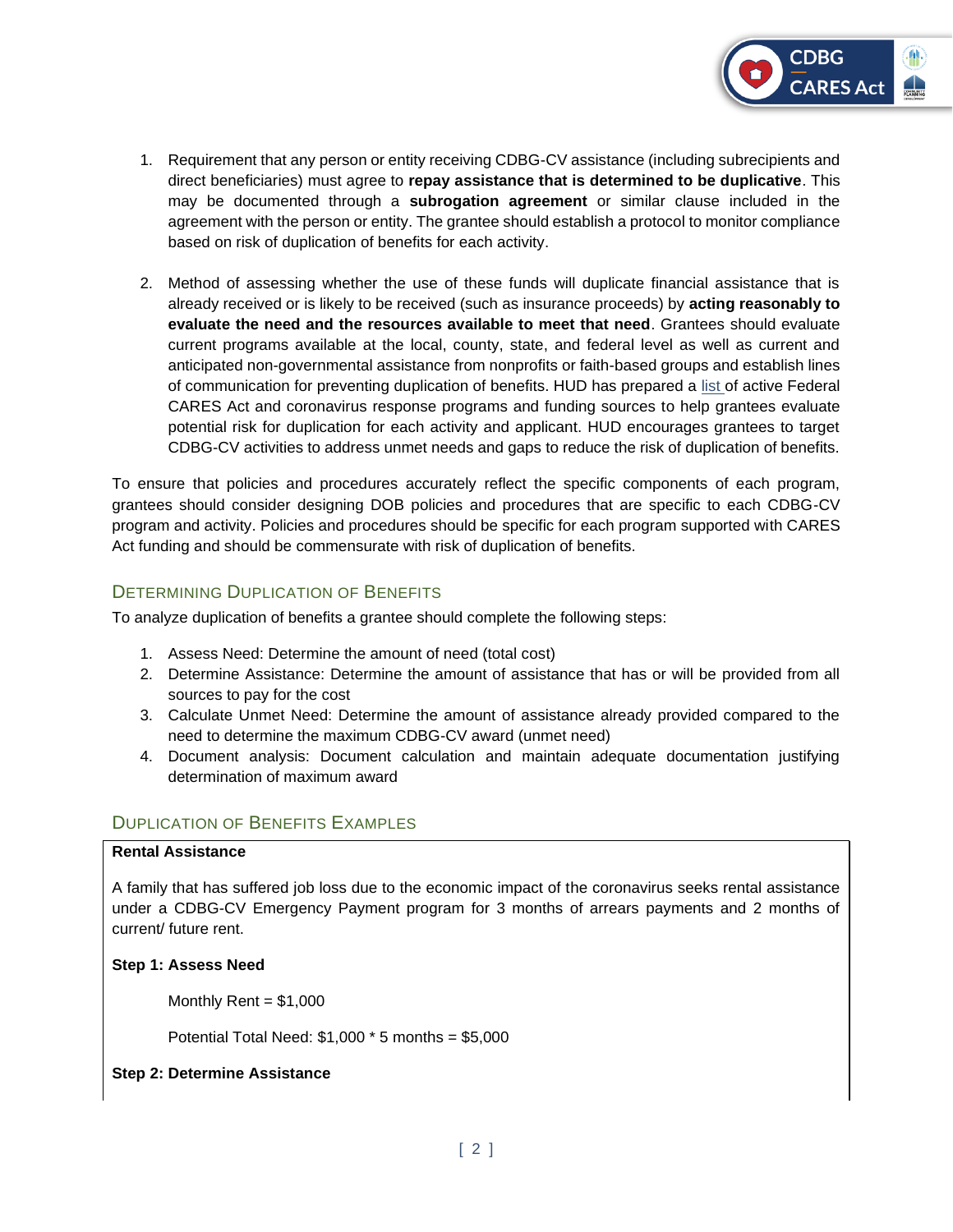

In the application, the applicant was asked to report if they are receiving or expecting to receive any additional or similar assistance. The applicant reported that a local faith-based organization provided \$250/ month for the past three months, but that aid is no longer available. The family certified that it has not applied for assistance from any other source.

#### **Step 3: Calculate Unmet Need**

Total Need =  $$5,000$ 

Other Assistance = \$750 (\$250/ month for three months)

Actual Unmet Need (Maximum Award) = \$4,250 (\$5,000- \$750)

#### **Step 4: Document the Analysis**

Maintain documentation of calculation and justification to confirm amount of unmet need.

#### **Small Business Assistance**

A small business requests a grant for working capital funds to retain employees that would otherwise be laid off due to the economic impact of the coronavirus. The small business requests three months of assistance.

#### **Step 1: Assess Need**

Capital funds needed via underwriting = \$10,000

Potential Total Need: \$10,000 \* 3 months = \$30,000

### **Step 2: Determine Assistance**

In the application, the applicant was asked to report if it was receiving any additional or similar assistance or had made any claims on existing business insurance. The business reported that it previously received a PPP forgivable loan under the CARES Act to cover payroll, but that the assistance has run out. The business certified that it made a claim on its business interruption insurance but was declined because the insurer said the economic impacts of the coronavirus are outside the scope of the policy.

### **Step 3: Calculate Unmet Need**

Total Need = \$30,000

Other Assistance  $= $0$ 

Actual Unmet Need (Maximum Award) = \$30,000

#### **Step 4: Document the Analysis**

Maintain documentation of calculation and justification to confirm amount of unmet need.